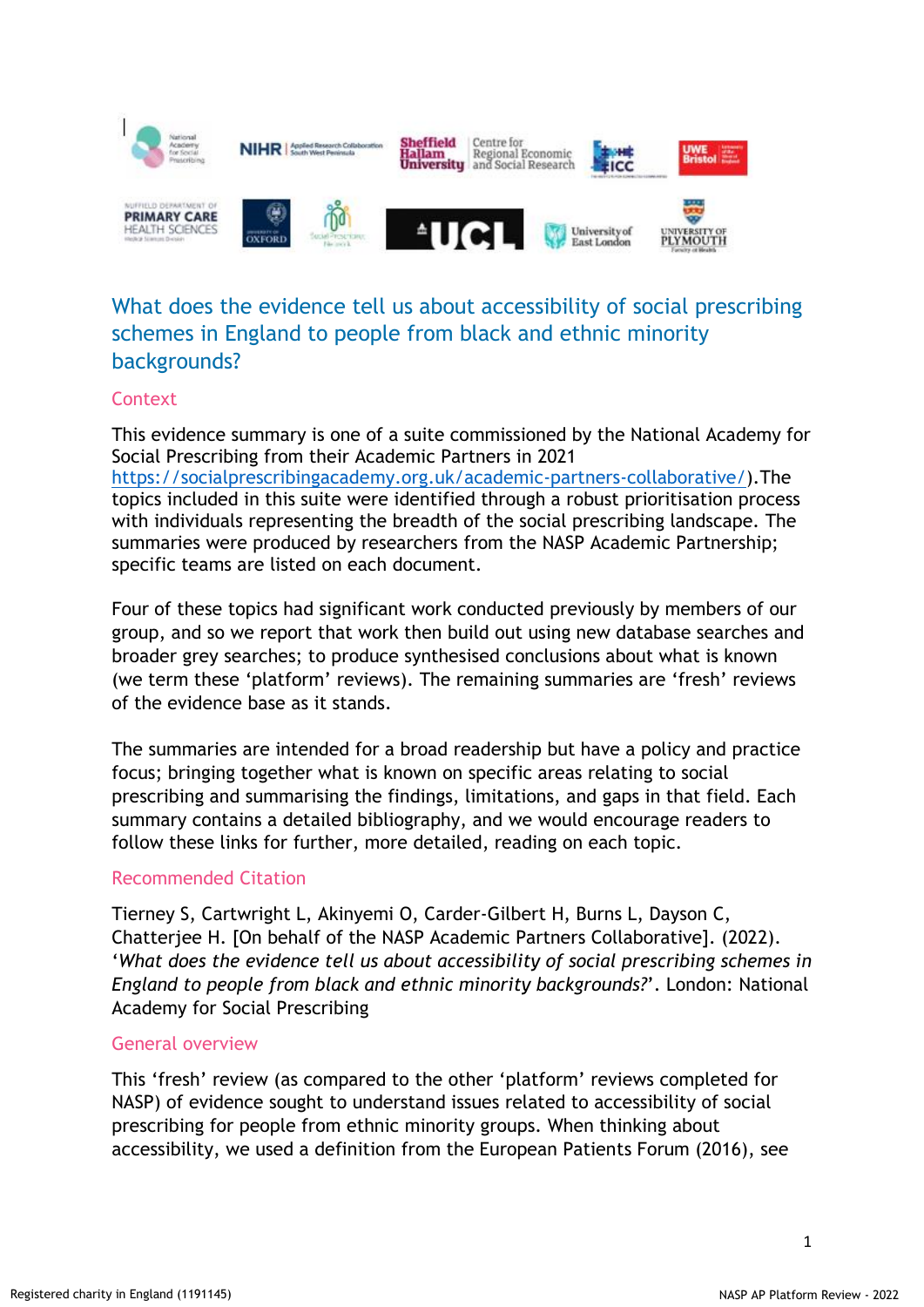Appendix 1). This suggests there are five elements to this concept in terms of healthcare: available, adequate, accessible, appropriate, and affordable.

#### How we produced the review

We undertook a systematic search for both peer reviewed and grey literature. The literature searches comprised terms for the concepts of social prescribing and ethnicity (see Appendix 2). The databases Scopus and Web of Science were searched for peer reviewed literature. Grey literature, such as reports and evaluations, were obtained by searching Social Care Online and Google.co.uk. In addition, evaluation reports of social prescribing services collated for other evidence summaries in this series were screened for relevance.

Our inclusion and exclusion criteria were as follows:

| Inclusion criteria                                                                                                                                                                                                                                                                 | <b>Exclusion criteria</b>                                                                                                                                                                                                     |
|------------------------------------------------------------------------------------------------------------------------------------------------------------------------------------------------------------------------------------------------------------------------------------|-------------------------------------------------------------------------------------------------------------------------------------------------------------------------------------------------------------------------------|
| Reports, evaluations or studies                                                                                                                                                                                                                                                    | Abstracts, protocols or theses                                                                                                                                                                                                |
| Quantitative, qualitative or mixed<br>methods                                                                                                                                                                                                                                      | Documents lacking primary data                                                                                                                                                                                                |
| Containing information about<br>accessibility (as defined by the<br>European Patients Forum) to social<br>prescribing (as defined by the NASP<br>Academic Partnership - composed of a<br>referrer, link worker type role and<br>activity/offer), for any ethnic minority<br>groups | In this review we were not interested<br>in documents that only contained<br>information about rates of uptake or<br>engagement of social prescribing<br>among ethnic minority groups as this is<br>covered in another review |
| Research conducted in England and<br>published in English language                                                                                                                                                                                                                 | Documents published before 2017, as<br>we were interested in contemporary<br>data                                                                                                                                             |

All references were screened by two researchers against the inclusion/exclusion criteria. Any disagreements on whether they should be included were resolved through discussion.

# Results

Our searches resulted in 36 located items and following screening three sources of new information were included (see appendix 2 & 3).

# Overview of the included papers

All three included documents were grey literature rather than published academic papers. One was an evaluation of a pilot intervention to introduce social prescribing into secondary care, another was a report on a mental health charity's social prescribing scheme, and the third focused on accessing loneliness services but included details about social prescribing.

The first two used mixed methods, while the last was mainly qualitative in nature.

Information about accessibility and ethnic minority groups was relatively limited in the first two; in the report from the mental health charity, extracted data were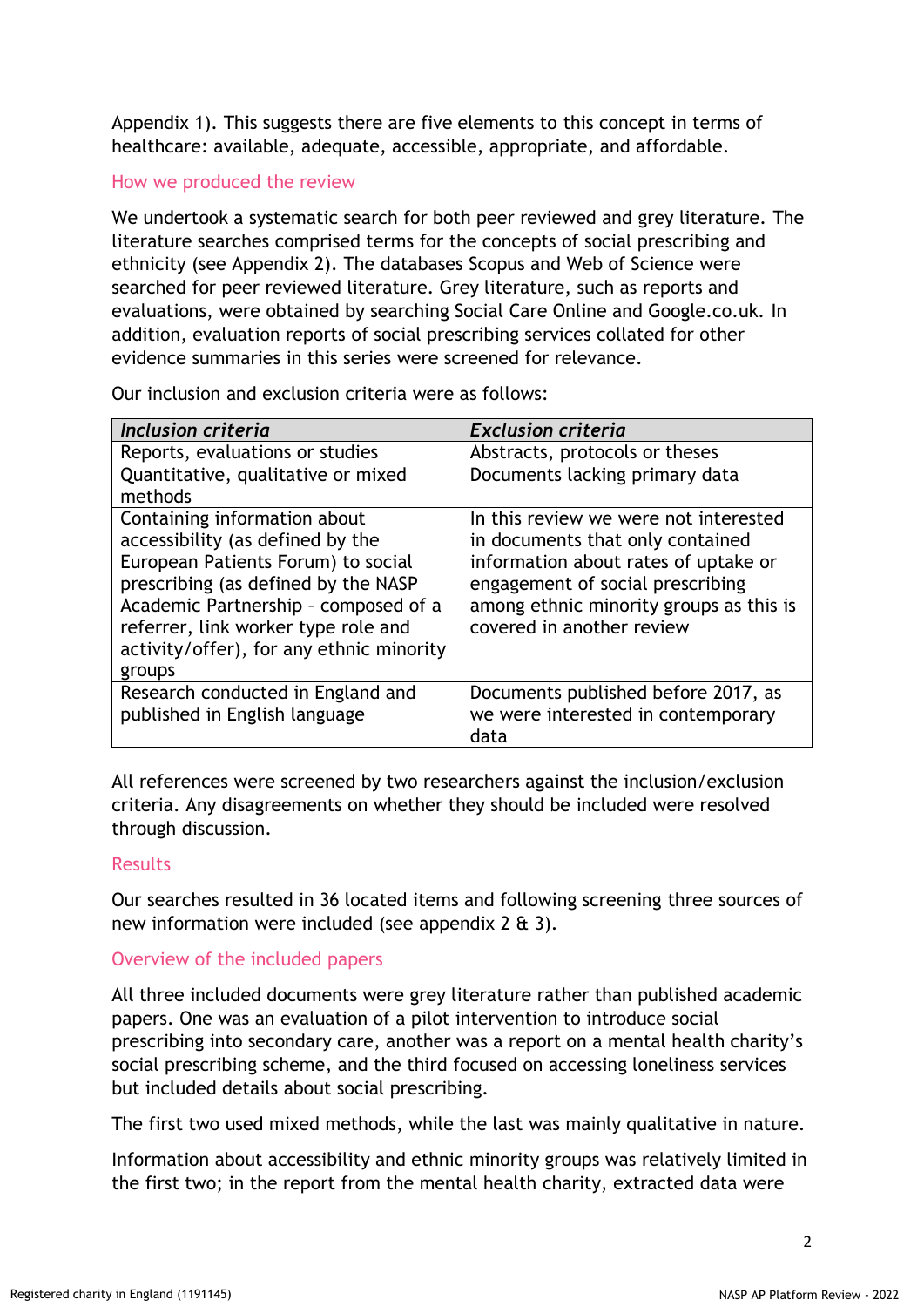simply a proposed response (in a brief paragraph) to the limited uptake of social prescribing by ethnic minority groups (particularly by people from Asian/Asian British backgrounds). The third focused on barriers and enablers encountered by people from ethnic minority groups to accessing services to assist with loneliness.

# Critical appraisal of included studies

During data extraction, notes were made by a researcher about the transparency and reliability of results. All three documents lacked information on how data were analysed or how participants were selected as data sources. Only one report (Wigfield et al., 2020) collected in-depth data from people from ethnic minority groups who had accessed a social prescribing scheme (rather than from those involved in their design or delivery). They were all reports produced to assess and provide information on a specific service rather than more independent academic research set up to produce generalizable or transferable data.

#### **Synthesis**

Through iterative reading and discussion, we drew out key concepts from the included documents, detailed below:

#### *Communication*

Awareness raising of social prescribing among people from an ethnic minority group was mentioned as an area for development (Mind, 2020). Use of an intermediary (often a family member) to translate may mean that referrers (e.g., General Practitioners (GPs)) are not made aware of psychosocial issues experienced by someone from an ethnic minority group. Furthermore, the translator's perspective/understanding of social prescribing may shape how information about it is communicated to the patient (Healthy London Partnership/Family Action, 2018). Attention to communication difficulties may be especially required when people are older: "I think for older people language becomes more of a problem when their hearing is going. Not only are they struggling with a second language but they are also struggling because they cannot hear very well" (Wigfield, 2019: 30).

# *Cultural expectations*

It was noted in the literature that it may not be regarded as culturally appropriate to ask for outside help: "as an Asian person and a young woman, I was taught that you deal with problems yourself and no-one else need to know" (Wigfield, 2019: 31). There may also be assumptions that family networks will be in place to help people from certain ethnic minority groups (Wigfield, 2019).

# *Trust*

Concern among some ethnic minority groups about formal assessment and mistrust of public authorities was raised within the reviewed literature (Wigfield, 2019). At the same time, it was suggested that without monitoring data, link workers cannot identify what services people are benefitting from and where there are gaps in provision for ethnic minority groups. It was noted that people may be deterred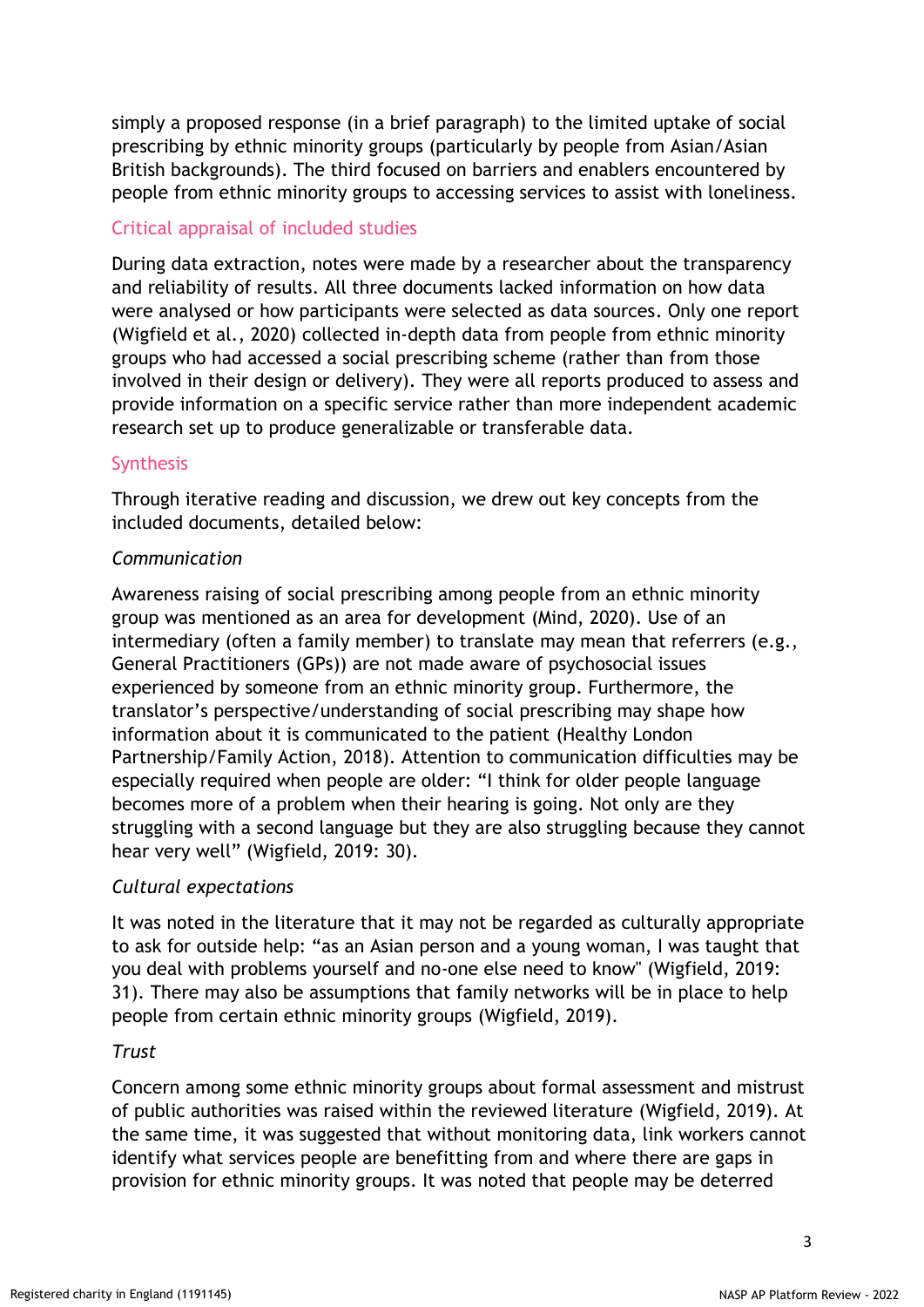from attending services if they had experienced racial abuse in the past (Wigfield, 2019). Proposed means of engendering trust included having "staff who are representative of the community [which] enables people from BAME communities to identify with the service staff..." (Wigfield, 2019: 38). Alternatively, building connections with community leaders could be helpful to facilitate engagement (Mind, 2020), or having a network of volunteers from a range of backgrounds (Wigfield, 2019). The report from the mental health charity stated that the organisation was planning to employ someone to focus on accessibility for people from a South Asian background; someone who had time to network and develop connections with individuals on the ground (Mind, 2020).

#### *Inclusivity*

Feeling welcomed in services was mentioned as something that might be hindered if people from ethnic minority groups did not see others from a similar background using services (Wigfield, 2019). In addition, if what was provided was unfamiliar it could make people feel uncomfortable: "examples of knitting and bingo activities being offered which they felt were targeted at white older females but were not necessarily appropriate…" (Wigfield, 2019: 26). Services run by English only speakers was referenced as a potential barrier to feeling catered for (Wigfield, 2019); in contrast, the availability of volunteers or staff who spoke the same language was appreciated (Healthy London Partnership/Family Action, 2018). However, it was suggested that "…for matching purposes it is important to note that culture is not the only consideration, and that having things in common is more important whether that be their ethnic background or an interest in a particular sport, or enjoyment of food." (Wigfield, 2019: 27)

# *Outreach*

Reviewed literature highlighted that having a base in a familiar local environment (e.g., GP surgery) may help with access, but that outreach was also important (e.g., in supermarkets, pharmacists) (Wigfield, 2019). This may help to overcome issues reported around travel; it was suggested that some people from ethnic minority groups may be unfamiliar with bus routes, which could prevent them from attending services. Furthermore, they may be deterred from using public transport if they had experienced abuse on it previously (Wigfield, 2019). Outreach may help to address concerns about costs attached to attending social prescribing offers (Wigfield, 2019).

#### Indicators of best practice

Given the limited evidence we are unable to make general claims about how best to increase access, however from the included documents we drew out the following elements:

- Investing in awareness raising about social prescribing within communities that have high numbers of people from ethnic minority groups (e.g., through networks that individuals access already – such as faith groups).
- Having staff or volunteers from a diverse range of backgrounds.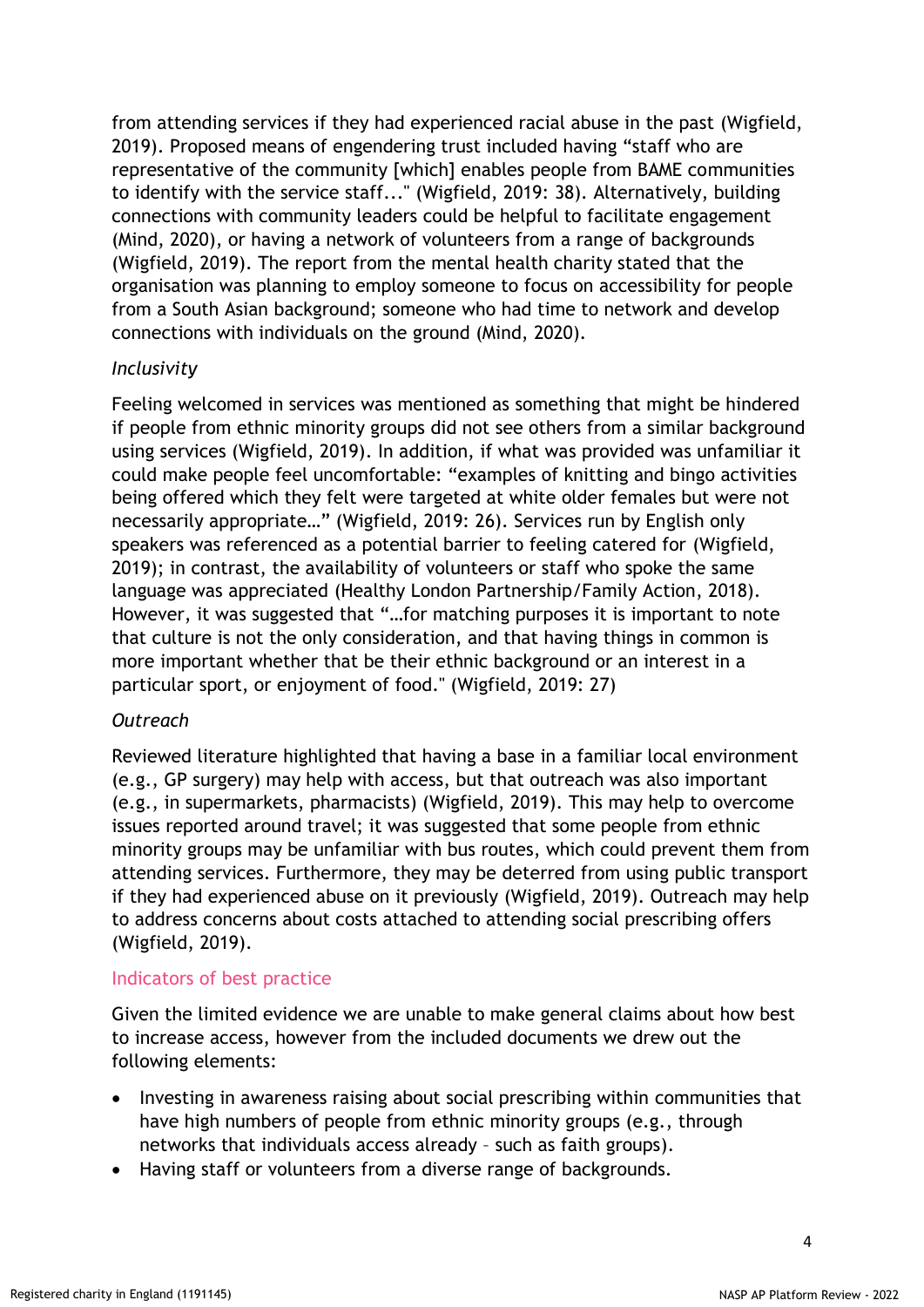- Identifying or developing community offers that reflect the needs or expectations of ethnic minority groups.
- Assessing how far individuals from ethnic minority groups feel welcomed in community offers and collaborating with providers to make offers more accessible when required.
- Considering alternative venues for delivering social prescribing that are easy for people from ethnic minority groups to get to and use.

# **CONCLUSIONS**

This review highlights a lack of research exploring accessibility, and barriers/enablers associated with this, to social prescribing for people from ethnic minority groups. The reviewed literature highlighted that background in terms of ethnicity was not the only aspect of an individual's identity, but it did suggest some potential issues that should be considered by providers of social prescribing and community offers. Further research on this topic is warranted, to ensure that social prescribing opportunities are equitable and reach all individuals in need of support with non-medical issues.

#### References

European Patients Forum. (2016) Defining and measuring access to healthcare: the patients' perspective position statement. Accessed on 28.09.21 from [www.eu](http://www.eu-patient.eu/globalassets/policy/access/epf_position_defining_and_measuring_access_010316.pdf)[patient.eu/globalassets/policy/access/epf\\_position\\_defining\\_and\\_measuring\\_acce](http://www.eu-patient.eu/globalassets/policy/access/epf_position_defining_and_measuring_access_010316.pdf) [ss\\_010316.pdf](http://www.eu-patient.eu/globalassets/policy/access/epf_position_defining_and_measuring_access_010316.pdf)

Healthy London Partnership/Family Action. (2018) Social prescribing in secondary care pilot service evaluation report - July 2018. Accessed on 28.09.21 from [www.family-action.org.uk/content/uploads/2018/11/Social-Prescribing-in-](http://www.family-action.org.uk/content/uploads/2018/11/Social-Prescribing-in-Secondary-Care-Evaluation-Report-FINAL.pdf)[Secondary-Care-Evaluation-Report-FINAL.pdf](http://www.family-action.org.uk/content/uploads/2018/11/Social-Prescribing-in-Secondary-Care-Evaluation-Report-FINAL.pdf)

Mind. (2020) Primary care wellbeing project report - Year two report: October 2019 – September 2020.

Wigfield A. (2019) Understanding barriers faced by BAME communities in accessing loneliness services. A report for the British Red Cross and Co-op partnership. Accessed on 28.09.21 from [www.sheffield.ac.uk/media/5762/download](http://www.sheffield.ac.uk/media/5762/download)

# Appendix 1 – Definition of accessibility

Accessibility for this review was taken from the European Patient Forum. The definition is based on 5 A's (defining aspects of access): accessible, adequate, affordable, appropriate, and available. The 5 As may apply to social prescribing and accessibility in the following manner/situations.

• Available – equitable access – how many people are referred to SP from different ethnic groups? Do people from ethnic minority groups get referred/get informed by referrers?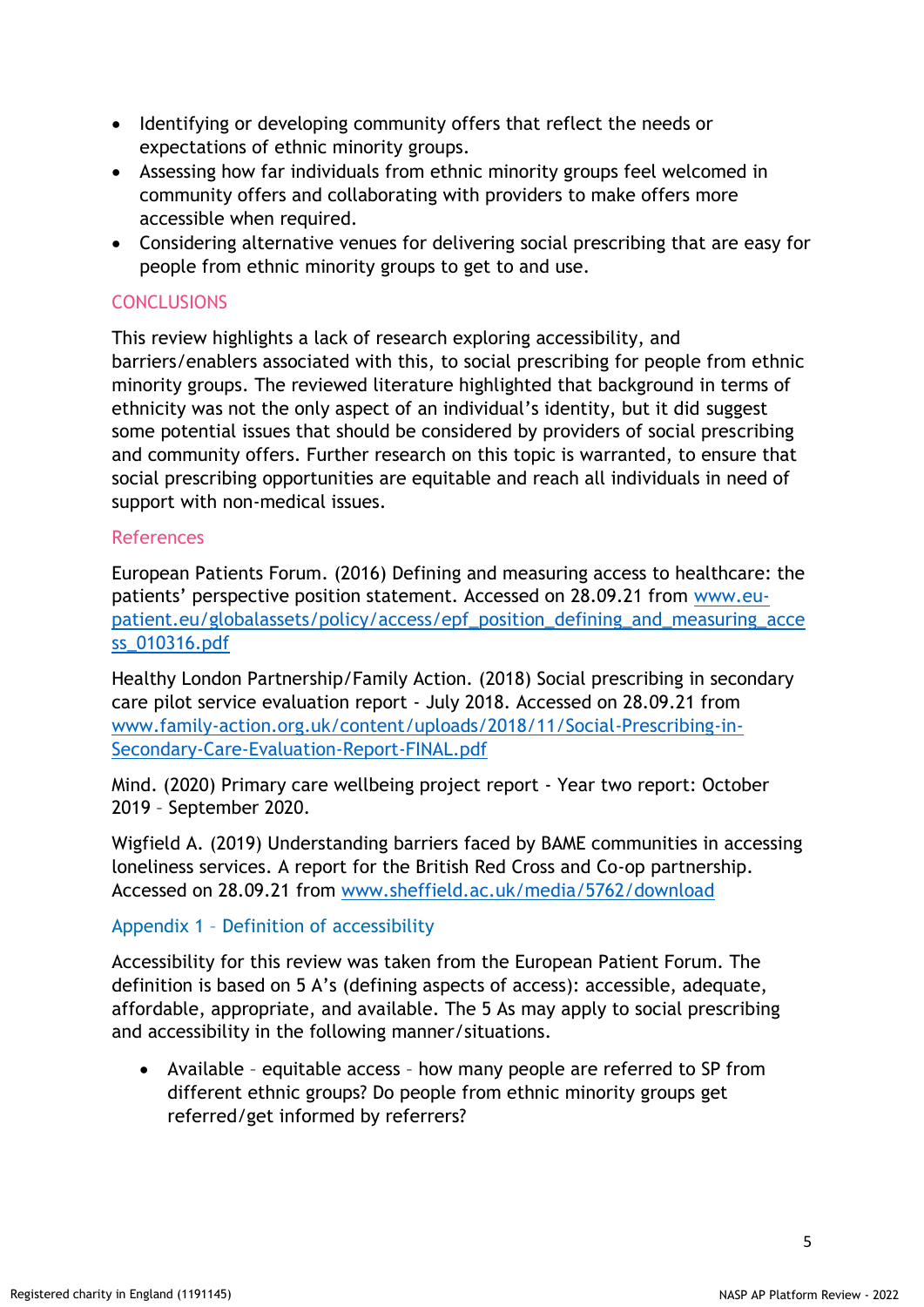- Adequate quality of what is offered does social prescribing meet the needs of people from different ethnic minority groups and are they included in decision making about what to access (with link workers)?
- Accessible is social prescribing described to people from different ethnic minority groups in a way that is understandable and applicable (e.g. language) – by referrers (e.g. GPs) and link workers? Can they get support when needed (offered in a timely manner)?
- Appropriate do people from different ethnic minority groups see social prescribing as suitable for addressing their needs? Is what they are referred on to seen as meeting their needs/culturally relevant/sensitive? Are they involved in designing social prescribing services/offers?
- Affordable transport, loss from work, payment for using offers any specific costs to people from different ethnic minority groups?

# Appendix 2 – Search strategy

#### Google:

intitle:("social prescribing" OR "link worker") (BME OR BAME OR race OR racial OR ethnic\* OR minority OR minorities OR diversity OR "of colour" OR Black OR Asian OR African OR non-British OR non-white) (site:ac.uk OR site:nhs.uk OR site:gov.uk)

#### Scopus:

TITLE-ABS-KEY ("social\* prescribe\*" OR "social prescription\*" OR "community referral\*" OR "social referral\*" OR "non-medical referral\*" OR "link worker\*" OR "care navigator\*" OR "linking scheme\*" OR "referral scheme\*") AND TITLE-ABS-KEY (BME OR BAME OR race OR racial OR ethnic\* OR minority OR minorities OR diversity OR "of colour" OR Black OR Asian OR African OR non-British OR non-white)